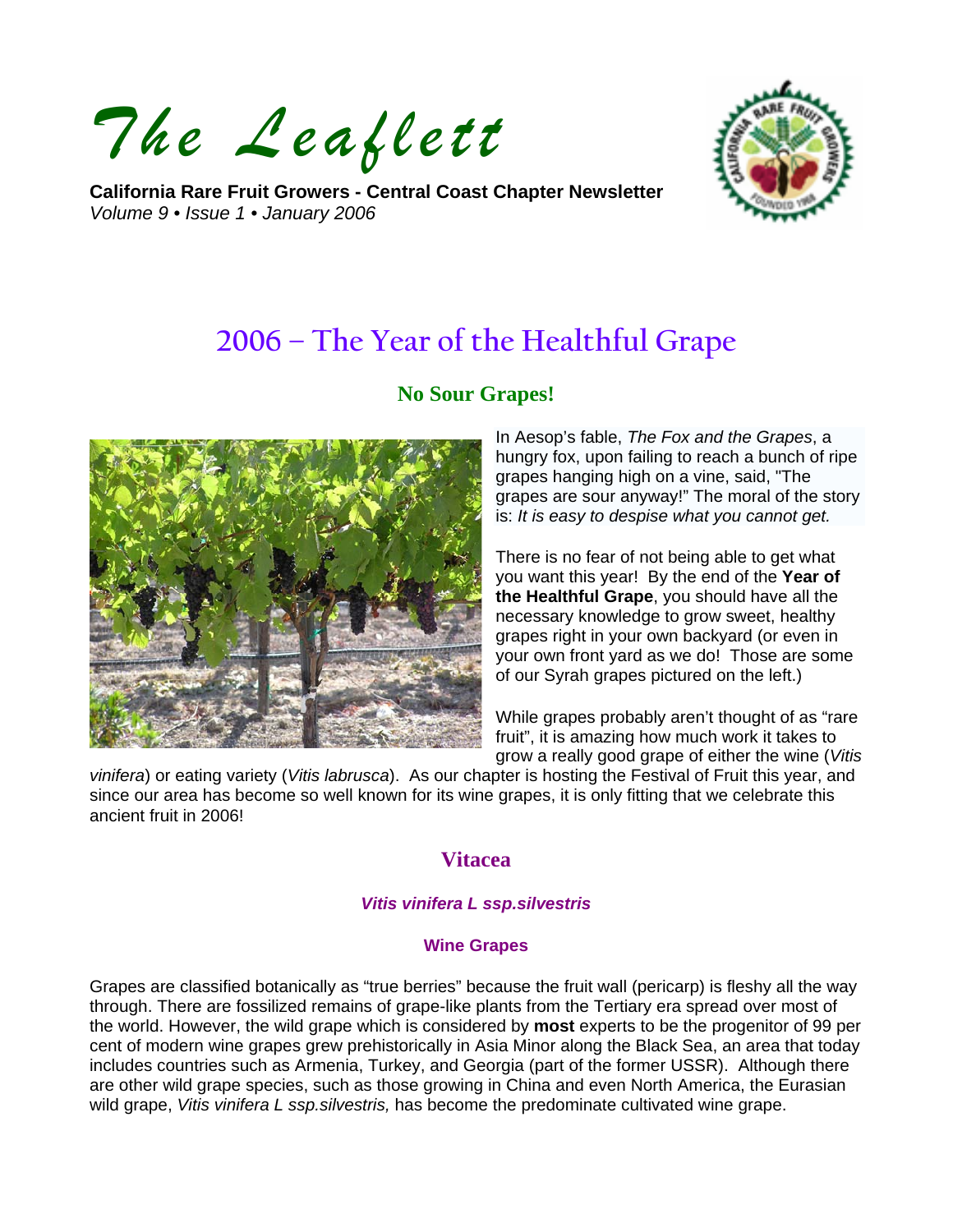Tracing the **exact** origins of modern varieties is difficult and a matter of often heated debate. This is mainly due to the vine's ability to adapt. It has flourished in a broad range of climates and latitudes, is one of the most variable of all domesticated plants and has a large number of genes. These genes are prone to mutation--take a variety to a place with a different climate and soil and the stress seems to encourage mutations. The mutations produce differences like hardier or more vigorous branch growth, leaves of a different size and/or shape, even grapes of a different color.

Stone Age people certainly ate the wild grape and it probably didn't take long for them to learn that leftover grapes sitting in a stone bowl would turn to wine! Although we don't know for a certainty that they made wine, this is called the "Paleolithic Hypothesis" and it was seriously debated at a conference at the Robert Mondavi Winery in 1991 called "The Origins and Ancient History of Wine."

Archeological records show that the grape was **cultivated** as early as 6000 B.C. in Mesopotamia. Wild grape vines are *dioecious*, meaning that separate plants have single-sex flowers and will not bear fruit unless pollinated by insects. Cultivated grape vines, in contrast, are hermaphroditic, meaning that flowers combine male and female parts so pollination can occur simply through the wind blowing. Thus grape vines were among the very first crops that humanity not only cultivated, but also began to cross-breed to make them more suitable for a consistent harvest.

Pottery for food preparation and storage was developed in the same Mesopotamian area about 6000 B.C., too. This allowed a more controlled environment than wide open stone receptacles had, and it was here, in an ancient town known as Hajji Firuz Tepe in the northern Zagros Mountains of modern Iran that the oldest wine "bottle" in the world was discovered. Technically, it wasn't a bottle, but a jar that held about 2 ½ gallons and it was unearthed in the kitchen of a Neolithic mud brick building, dated to ca. 5400-5000 B.C. A yellowish residue in the bottom of the jar was analyzed and found to be wine!

The growing of grapes spread to Egypt by 3000 B.C. (this is depicted on temple wall friezes) and then to Italy and Greece, where viticulture became a highly developed practice. In Greece in a village close to Kalavrita, stands what is probably the oldest grapevine in the world. This huge ancient vine is known as the Pafsanias Grapevine after a traveler who first mentioned it in his memoirs in the **2nd century A.D.** 

The Egyptians of about 2500 B.C. took their wine so seriously that they even had a "Royal Sealer of Wine" who oversaw the "truth of labeling" of wine. Believe it or not, these ancient wine "labels" carried the same information you might find on a bottle today--name of the estate, location, type of wine, date of vintage, vintner's name, and assessment of quality. An example of such a wine label is Star of Horus on the Height of Heaven (this vineyard estate started around 2600 B.C. or the time of Zoster and lasted to 300 A.D.); Northern Xois District, Chassut Red (Chassut Red was reputed to be not ready to drink until it had aged 100 years!), Sekem-Ka, vintner; very, very fine grade. That's impressive, huh? And while the Latin saying, *in vino veritas* (in wine truth) might be the most well known of the wine epitaphs, the ancient Egyptian proverb "In water you see your own face, but in wine the heart of its garden" has to be a close second.

Of course, grapes and their wine were also used by many civilizations to treat health problems. Modern scientists have shown what ancient peoples simply "knew"—grapes are good for you! Resveratrol is the substance in grapes that scientists believe shows anti-carcinogenic activity. It can inhibit tumor formation in three ways - stopping DNA damage, slowing/halting cell transformation from normal to cancerous and slowing tumor growth. Resveratrol has anti-inflammatory properties and may be very useful for colon cancer prevention, and a wide variety of other tumors. Also, it may be important in reducing heart disease. Red wine consumption has been associated with lower LDL ("bad") and higher HDL ("good") forms of cholesterol. Resveratrol may be the active principal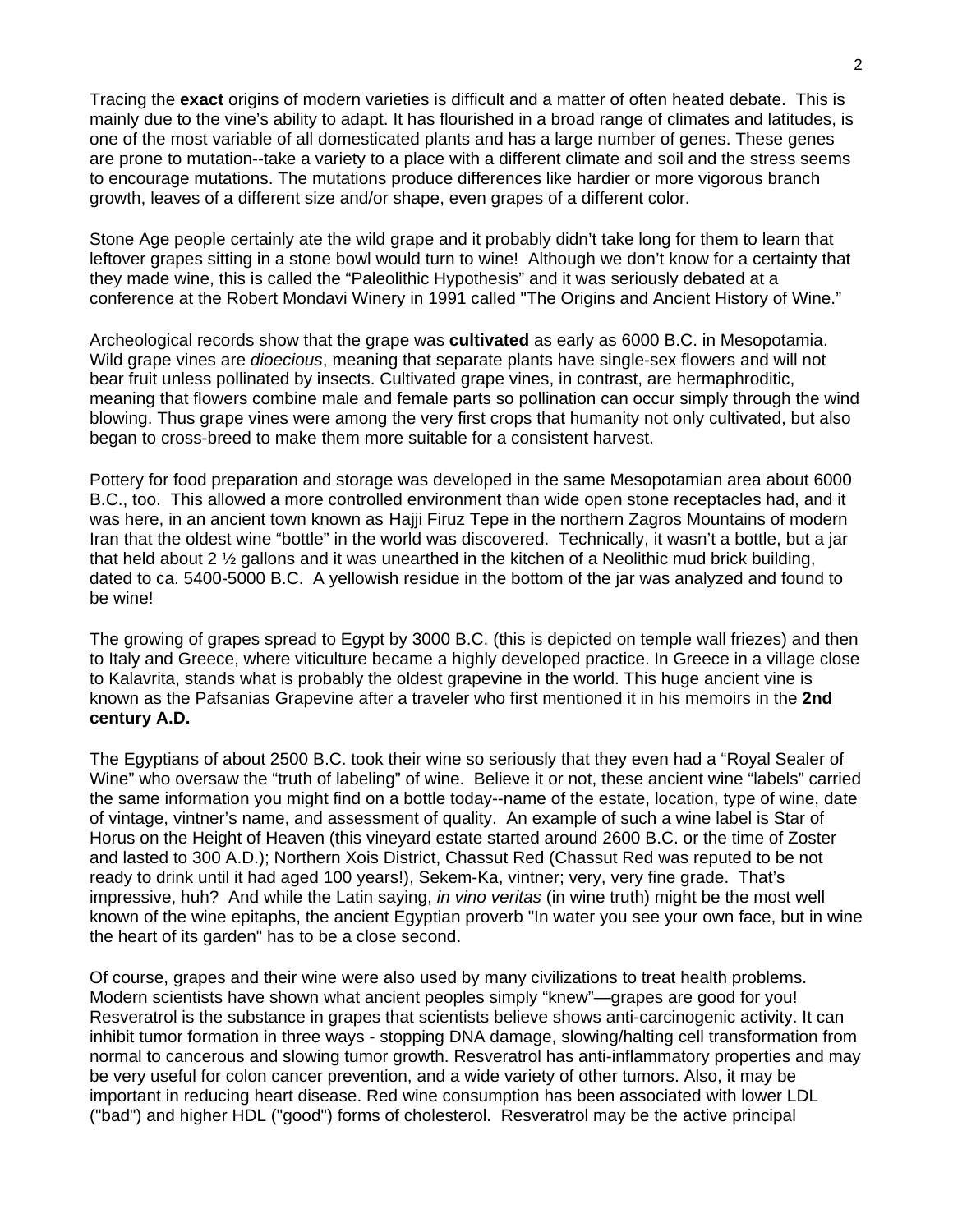involved. It is still experimental, but may be a useful drug in the future. Ellagic acid occurs in grapes, too, and may have a number of human health benefits. It has anti-cancer properties and may act as a free radical scavenger. A glass of red wine a day really may keep you fit!

This is just some of the history of the wild grape and how it developed into a modern vine. So, what will it take for you to grow a vineyard—or at least a vine? Check out this space next month when we will get into some of the nuts and bolts of growing a healthy and "healthful" grapevine!

# **December Meeting**

Jingle bells, something smells…good! At least that is what our merry band of fruit loving elves said when they attended the annual December meeting and potluck at the PG&E Community Center. From Norm Beard's turkey, to the fabulous fruity desserts redolent with spices, the scent was pure holiday! Many of our members, in the spirit of the season, wore red clothing items—as you can see in the photo below taken by Paul Moyer. Thanks to Marv Daniels for arranging for the great site and thanks to all of you who participated by bringing food and plants for the plant raffle and exchange. If you missed out this year, make plans NOW to attend in December of 2006. It will be fun!



## Work off Some Holiday—uh—Cheer!

Work Day at CRFG Community Orchard at Cal Poly - January 8, 1:30 PM. Purpose: Spruce up the orchard for the pruning meeting of January 14. Bring leaf rake, gloves and snacks. We won't be pruning until the pruning meeting, but will be cleaning and weeding the orchard. For more information contact: Marv Daniels [marvnpet@aol.com](mailto:marvnpet@aol.com) or Pet Daniels [petmarv@aol.com](mailto:petmarv@aol.com) 

#### Adventures with Luffas By Dave Christie

I am a member of the Central Coast Chapter of the California Rare Fruit Growers (CRFG). It is a real fun outfit to be a member of—and having been a member in several gardening groups, I can say this with some validity. No member is an expert at everything (I may be an exception to that statement just kidding!) and that is what I love about our fellowship. No one I have found believes that they are above any other member, and all of us are more than willing to give aid and advice to any person who has a question regarding any problem they are having with their plants or trees. Now what, you might ask, has that got to do with the title of this article? Let me try to explain.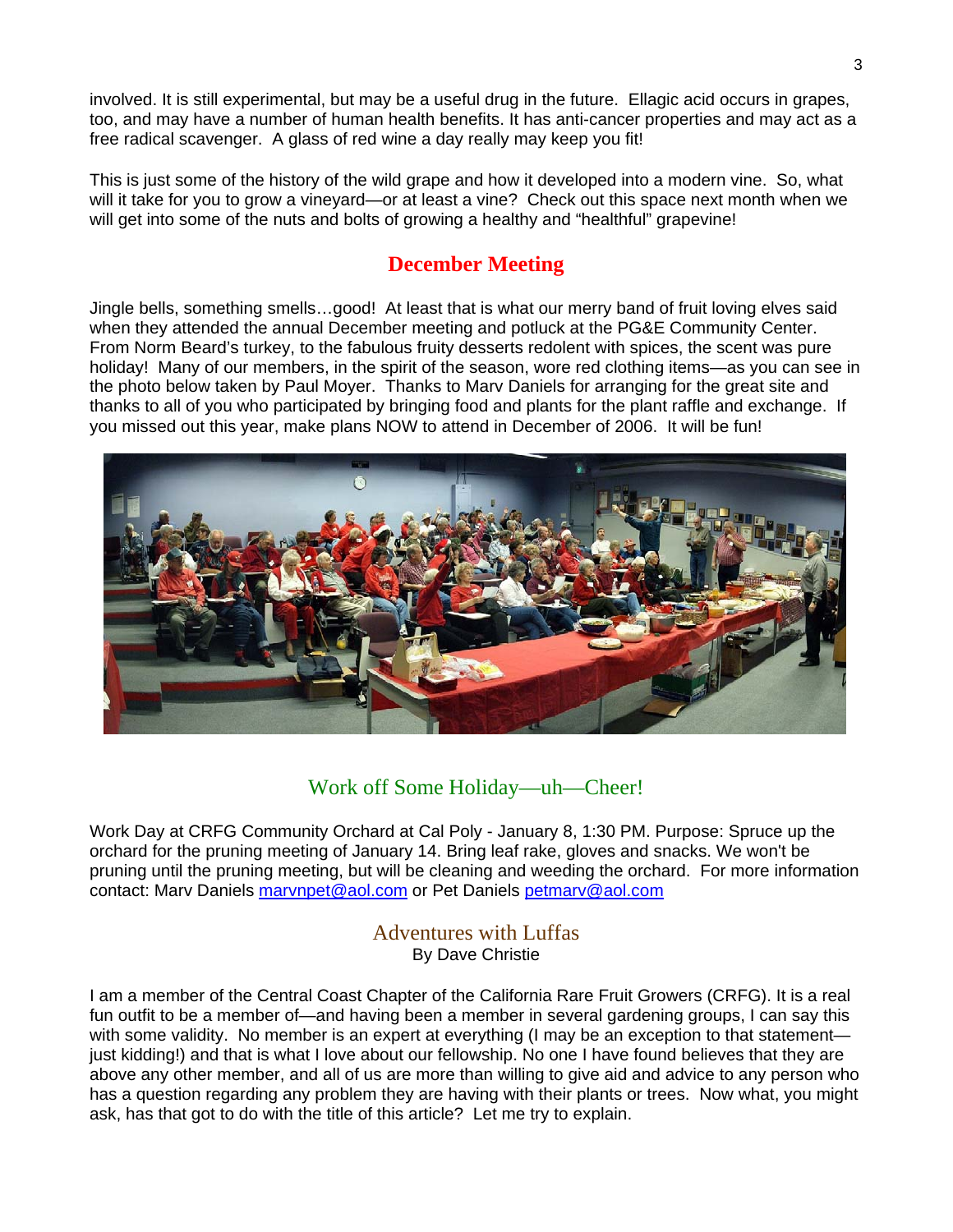I first got interested in plants when my grade school teacher in Scotland brought to the classroom some glass jars, filled them with cotton wool, wet the cotton and placed some dried green peas between it and the glass, then allowed us to watch them sprout and grow. It was fascinating!

Now our chapter happens to have a similar program started buy one of our most humble, modest, shy, and bashful members. (Because of his extreme reticence, I can not disclose his name. However his initials happen to be Joe Sabol.) He has set in motion a program that took me back to Scotland sixty-two years ago. Joe and some of his good helpers take apple rootstock into high schools and teach all the young "Dave Christie's" the miracle of God's work by showing them how to graft. (Thanks Joe!) By participating in the grafting program to teach others, even this older Dave has learned a thing or two!

We have a position of service in our group known as the program director. This is the member responsible for setting up of our monthly meetings. (I had the privilege of this position for one year, and I know how difficult it can be, finding interesting places to visit.) Joe currently fills this position admirably and he seems to instill excitement in other members to find unusual and fascinating spots for our "outings."

When they came up with the idea for one of our meetings (July, 2005) be held at the Luffa Sponge Farm, I wondered why in the heck we were going to visit a sponge farm at the ocean. After all, our group is about growing things on land, not in the sea. But, I decided I'd go anyway. Boy was I surprised when I learned luffa sponges do not come from the ocean and that they are actually a member of the cucumber family.

For myself, I found this to be one of the most interesting meetings of the year. Our hostess, Deanne of the Nipomo Luffa Farm, was a friendly down-to-earth person who was more than willing to share her experience in the growing of and the uses of the product. Deanne also freely gave some of the seeds of the luffa plant, saying that she would be happy to purchase all of the luffa that any of us could grow—adding that "if the plant does not like you, it won't grow". What a challenge! Since most people think I'm a pretty likeable guy, I figured my chances were good that the plants would like me, too. I took thirty seeds and proceeded to try propagating them. Was I successful? Did the plants like me? Stay tuned for more—adventures with luffa!

#### Local Rare Fruit of the Month—January—Ice Cream Bean Tree

The ice-cream bean tree *(Inga edulis)* is a nitrogen-fixing tree native to South America, specifically the riverbanks, swamps and lakes of the Brazilian Amazon. In its indigenous environment, it can grow to 100' tall, although its branches are rather weak and susceptible to wind damage. It is frost sensitive, and is considered sub-tropical, but can tolerate temperatures into the 30's once it is established. It seems to tolerate a wide range of soils, but likes plenty of water. (The young specimen pictured on the right is growing in San Luis Obispo in Joe Sabol's yard.)

The tree is easily propagated by seed and it takes about three years before it is mature enough to set pods. The seeds often begin to sprout in the pod before they even fall to the ground. Sprouting seeds lead to weedy trees growing beneath the parent tree if left alone.

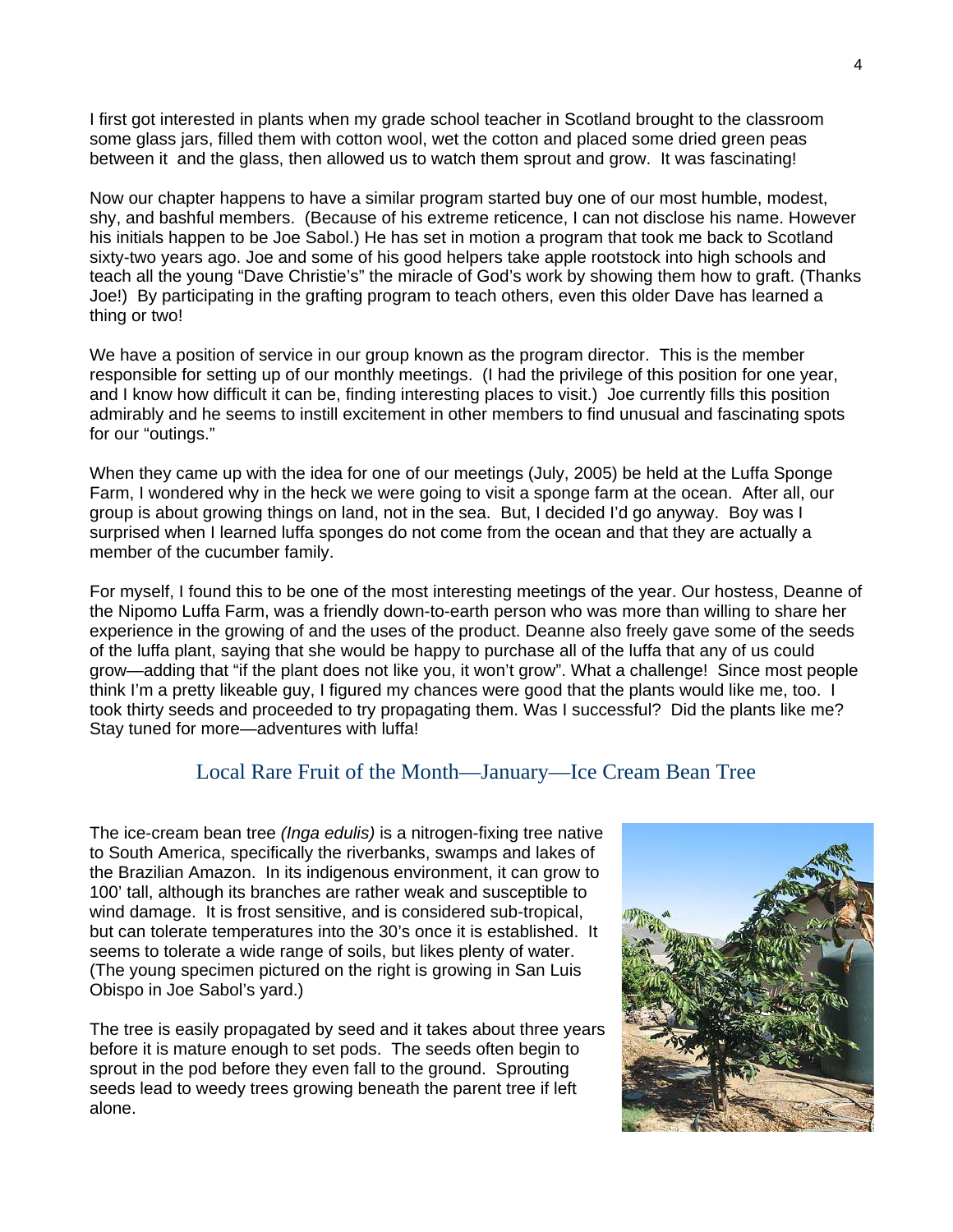The fluffy white inside of the seed pods are a favorite snack with children and are used to flavor ice cream in South America. The flavor is considered "vanilla".

#### Festival of Fruit 2006

Update by Joe Sabol

Good news from the Sands Suites and Motel!! Owner Jesse Norris has agreed to host a very special "Registration Reception" for the Conference on Thursday afternoon from 3 to 6 p.m. at his hotel. He will provide some vegetable snacks and non-alcoholic beverages too!!! Furthermore, he has reserved a block of rooms for our CRFG Members and will give them a special conference rate if they call before April 1 and indicate they are part of the CRFG Festival of Fruit. So, please alert your out-oftown CRFG Friends to this news as all motel facilities are predicted to be full in early September!!

Other news: Bob Tullock has started over 100 grape cuttings for our guests. The "Speaker Committee" has invited our KEYNOTE speaker and will let us know as soon as the speaker confirms!! Workshop speakers are being considered for the Saturday sessions. If you have suggestions, please give them to Art DeKleine, Bob Tullock, Roger Eberhardt or Lark Carter.

The next meeting of the Festival Steering Committee will be at 6 p.m., Tuesday, January 17, 2006.

## **Are You Here?**

If your name is listed below, it is because your annual chapter newsletter fees are **due in January**. For a mere pittance of **\$6** per year, you are kept informed of chapter activities and you receive this fabulous newsletter! Where else can you get that kind of return for just about **1** <sup>1</sup>/<sub>2</sub> cents per day? To make it an even better value, you could pay \$25, get the newsletter for **five** years, and not have to search for your name for a long time! So check it out! Please send your choice of payment to: **Richard Pottratz, Treasurer, 2430 Leona Avenue, San Luis Obispo, CA 93401.**

Andy Allen, Robert Asbell, Gary Aubuchon, James Best, David Biddle, Sheree Brekke, Nathan Carmack, Dr. Lark Carter, Benjamin Chow, Gary Cooke, Monica Cooper, Forest Crowe, Christie Cutter, Bernard Diggins, Maurice Elmore, Candace Evenson, Roberta Foster, Gary Fourer, Norma Frey, Bill & Anne Furtick, David Gurney, Alice Hamrick, Delbert Herschback, Mei Hoh & Richard Phillips, Carol Hopper, Steve Johnson, Karen Kolba, Michelle Kong, Dorothy Laine, Chuck & Jennifer Lenet, Amber Madlem, Joe Maletesta, Ruth Martin, Mike & Joan Metz, Paul Nash, Francoise Nigro, Dale Norrington, Vincent Nutile, Dattatraya Paranjpe, Ben & Jackie Parker, Alessia Passalacqua, D. K. Philbin, Don Pritchard, Daniel Ray, John Ricci, Jim & Bridget Ritterbush, Stanley Rose, Rachel Rosenthal, Eunice Scarbouough, Otto Schmidt, Frank Servedio, Norm & Loren Shirakata, Harry Toy, Nancy Tweedie, Fidel Villanueva, and Kristie Wells.

#### Dormant Pruning and Saving Scion Wood

Many of us are pruning our deciduous fruit trees in December, January and February. We hope you will consider saving some of your best shoots for our annual Scion Exchange in February. There are two ways to do this: First, as you prune, save those freshly cut scions! Label them, bundle them up in 10 to 12 inch lengths, pencil thick, healthy wood only, and put them in a polyethylene bag with one moist paper towel, and put in your refrigerator. The second method is, as you prune your tree do NOT prune the best scion wood. Leave those 10 or 20 shoots on the tree until February 17, the day before our Scion Exchange! You must handle these with great care because the buds may be pushing and more pronounced and more likely to be broken off with rough handling. If you do this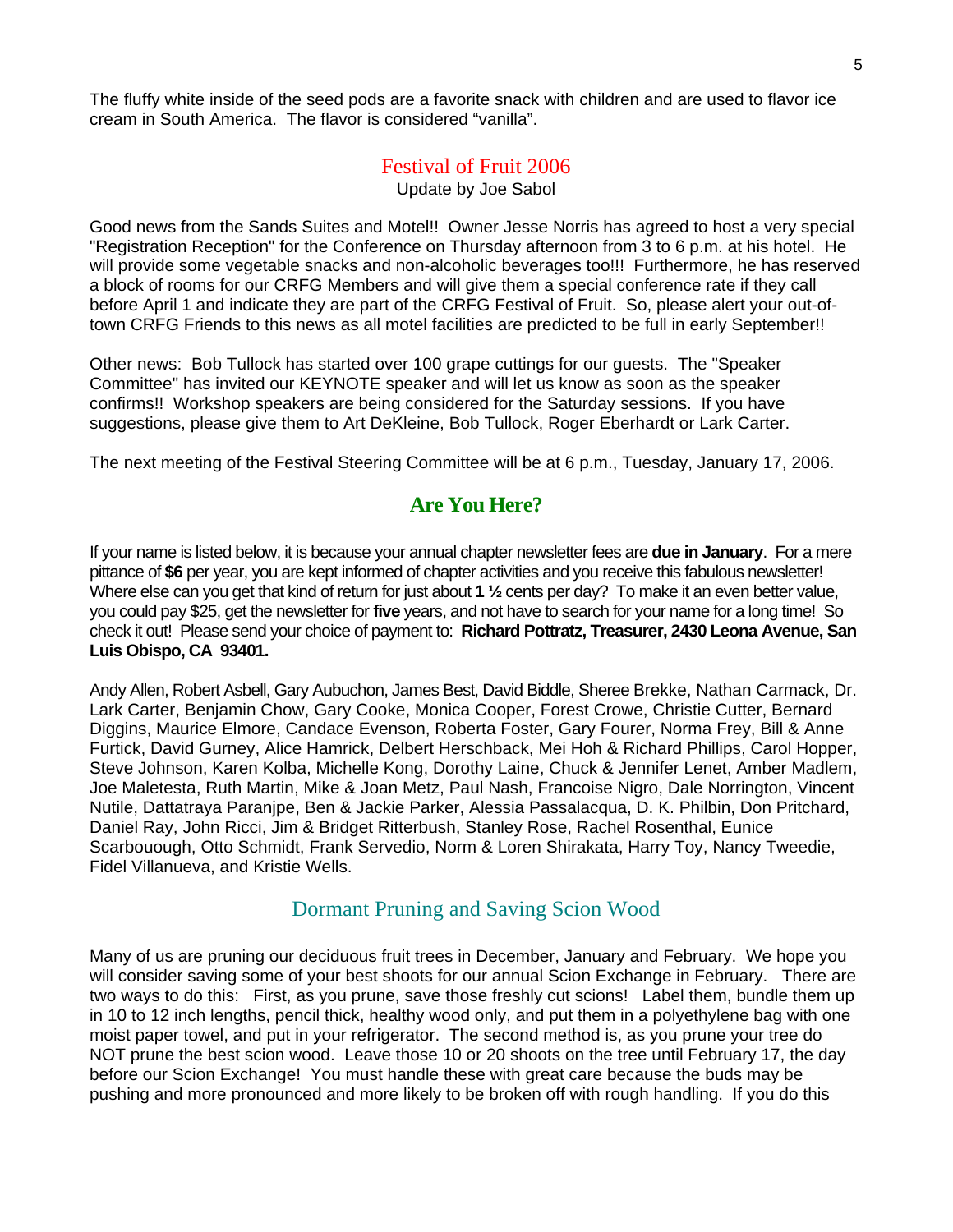pruning on the afternoon of February 17, label them, and place them in a poly bag with a wet paper towel--but no need to put all these in a refrigerator!!! Joe Sabol, (805) 544-1056

## CRFG Board of Directors Meeting

The Board of Directors for the CRFG conducted a 3 hour Board Meeting in December, using the telephone and a conference call that sure saved on travel and lodging costs. There are 22 chapters throughout California and several other states!! Some chapters are rather small and some have their meetings in the same location every month. Some chapters have major plant sales and still others give scholarships to deserving young people. There is a lot of diversity in the 22 chapters. One thing that all chapters have in common is a strong tie to the CRFG. We are all part of a larger family, the CRFG. One of the benefits of the CRFG is a good insurance program. Insurance is certainly critical to our chapter with all the monthly "field trips" we take, all the grafting we do, and with all the work we perform in our community orchard.

A major topic for the Board Meeting in December was our insurance. Our insurance has gone up recently and we are also asking our carrier to provide even more insurance. The need for insurance is critical to all chapters and this need has generated a ton of ideas, suggestions, and comments from Board Members and Chapter Chairs. There are many ideas about how to pay for our insurance and it will be up to the local chapter to decide how they will pay their "fair share." One thing is for sure; we need **all** members of our Chapter to make a new year's resolution to write a check for \$30 and join CRFG and be part of the family!!

#### **Announcements**

**Welcome to Our Chapter:** Paul Bestwick, Ken Farrow, and Paul Rhys.

Web Site: Check our site at: www.crfq-central.org to see what our web-master, Art DeKleine and his very able assistants, John and Choung Crowe, are doing to keep us all informed.

**Join the Parent Organization:** Many of our chapter members are also members of the Parent association and, for those of you who aren't, perhaps you **should** consider joining. With parent organization membership you receive a wonderful color magazine, *The Fruit Gardener***,** filled with great articles on fruit growing, news, many chapter activities and contacts. Dues are **\$30 annually** or **3 years for \$87**. Membership applications are available from **Joe Sabol**. Call him at **544-1056** if you can't find him at a meeting.

**Return of the Dave Wilson Fruit Tasting Event:** Mark your calendars now for **Saturday, August 12, 2006** when Dave Wilson Fruit Tasting will return to Cal Poly in San Luis Obispo. This has been a **wildly** popular event that we weren't able to host this year. (Yes, I **do** mean "wildly". Have you ever seen fruit enthusiasts high on fructose?) Note that this is less than one month before we host the Festival of Fruit. **Your** assistance is not only requested, it is **NEEDED**!

#### Calendar of Meetings – 2006

Meetings are held the **second Saturday** of the month and begin at **1:30 PM** unless otherwise indicated. Bring a friend, car pool, and, for most meetings, **bring a chair** for all in your party. Pet Daniels suggests we bring our own bottled water to drink, too. What fun it is to be a member of CRFG!